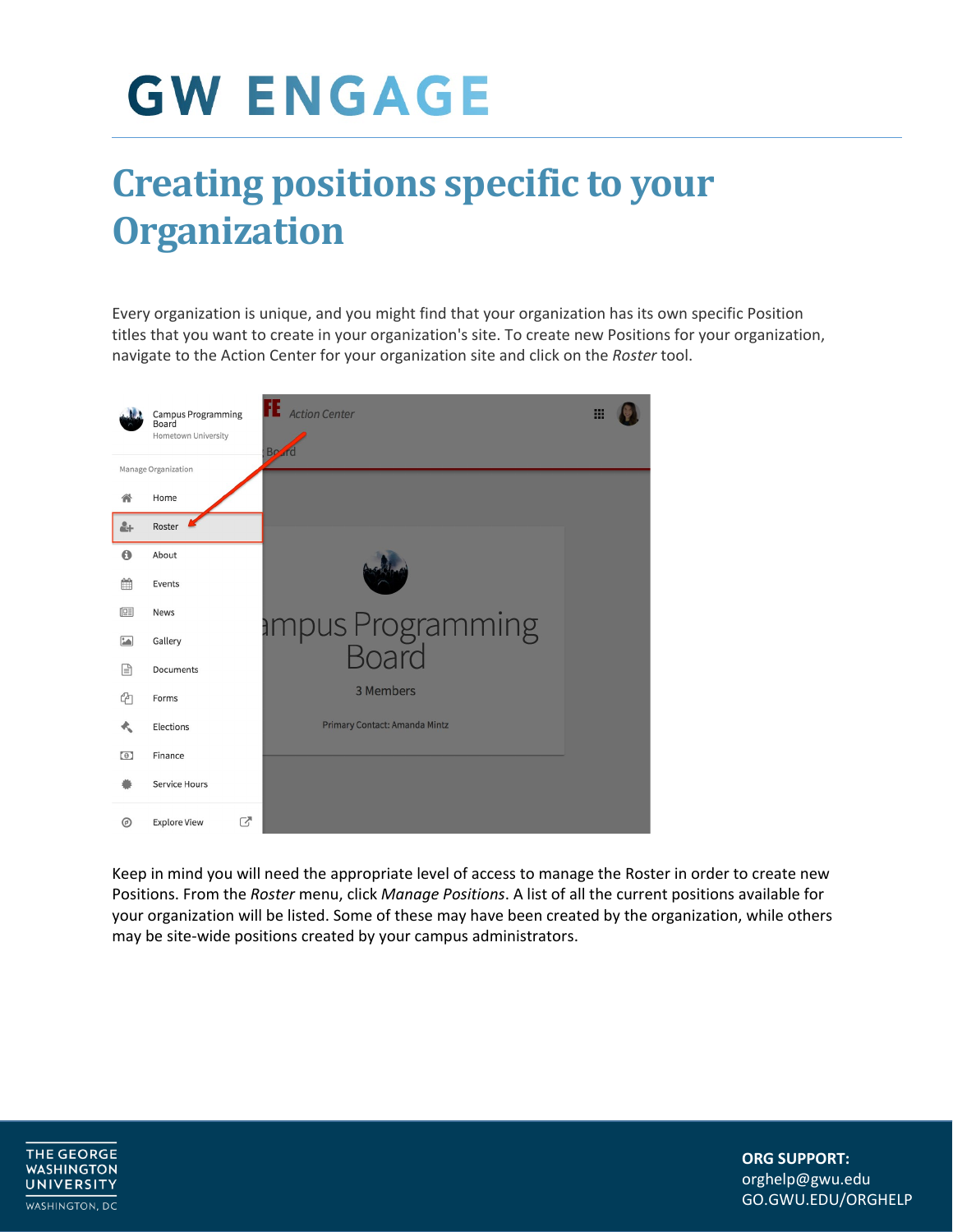| <b>HOMETOWN &amp; LIFE</b> Action Center<br>at Hometown University<br>Campus Programming Board<br>= | ₩                                                  |
|-----------------------------------------------------------------------------------------------------|----------------------------------------------------|
| Roster                                                                                              | MANAGE POSITIONS<br>+2, INVITE PEOPLE<br>MESSAGING |
| <b>JA</b><br>Primary Contact<br><b>Jennifer</b><br><b>Anderson</b>                                  |                                                    |
| Manage Roster                                                                                       |                                                    |

 To create a new Position, click *+Position* at the top of the page. Give the Position a name. Keep in mind the name should be of the Position itself, not of the user who will eventually hold this Position in your organization. You then need to assign the Position to the Position Type that is most appropriate. These types are determined by your system administrators. Check the box next to "Show holders of this roster page of your organization. If you want the position to be available for users to hold immediately, position on the organization's roster" if you want the user holding that position to be visible on the select "Active." If this is not checked, the position will only be available as a past position.

| <b>Create Position</b>                                                                                                                                                                                                                                                 |  |  |  |  |
|------------------------------------------------------------------------------------------------------------------------------------------------------------------------------------------------------------------------------------------------------------------------|--|--|--|--|
| Create a new position that is unique to your organization. You can grant no, all, or limited access.                                                                                                                                                                   |  |  |  |  |
| Position Name should be the name of the position being created (i.e. Historian, Technical Guru, etc) and not the<br>name of the person who will or who is currently in the position. Once created you can assign the position to members<br>on the Manage Roster page. |  |  |  |  |
| *Position Name                                                                                                                                                                                                                                                         |  |  |  |  |
| <b>Position Type</b><br><b>Members</b>                                                                                                                                                                                                                                 |  |  |  |  |
|                                                                                                                                                                                                                                                                        |  |  |  |  |
|                                                                                                                                                                                                                                                                        |  |  |  |  |
| Show holders of this position on the organization's roster                                                                                                                                                                                                             |  |  |  |  |
|                                                                                                                                                                                                                                                                        |  |  |  |  |
|                                                                                                                                                                                                                                                                        |  |  |  |  |
|                                                                                                                                                                                                                                                                        |  |  |  |  |
|                                                                                                                                                                                                                                                                        |  |  |  |  |
|                                                                                                                                                                                                                                                                        |  |  |  |  |
|                                                                                                                                                                                                                                                                        |  |  |  |  |
| People with this position can access NO management features                                                                                                                                                                                                            |  |  |  |  |
| <b>All Access</b>                                                                                                                                                                                                                                                      |  |  |  |  |
| People with this position can access ALL management features                                                                                                                                                                                                           |  |  |  |  |
| $\blacktriangleright$ Active (If not checked, the position will only be available as a Past Position)<br><b>Set Management Access</b><br>O No Access<br><b>Limited Access</b><br>People with this position can access the management features selected below           |  |  |  |  |

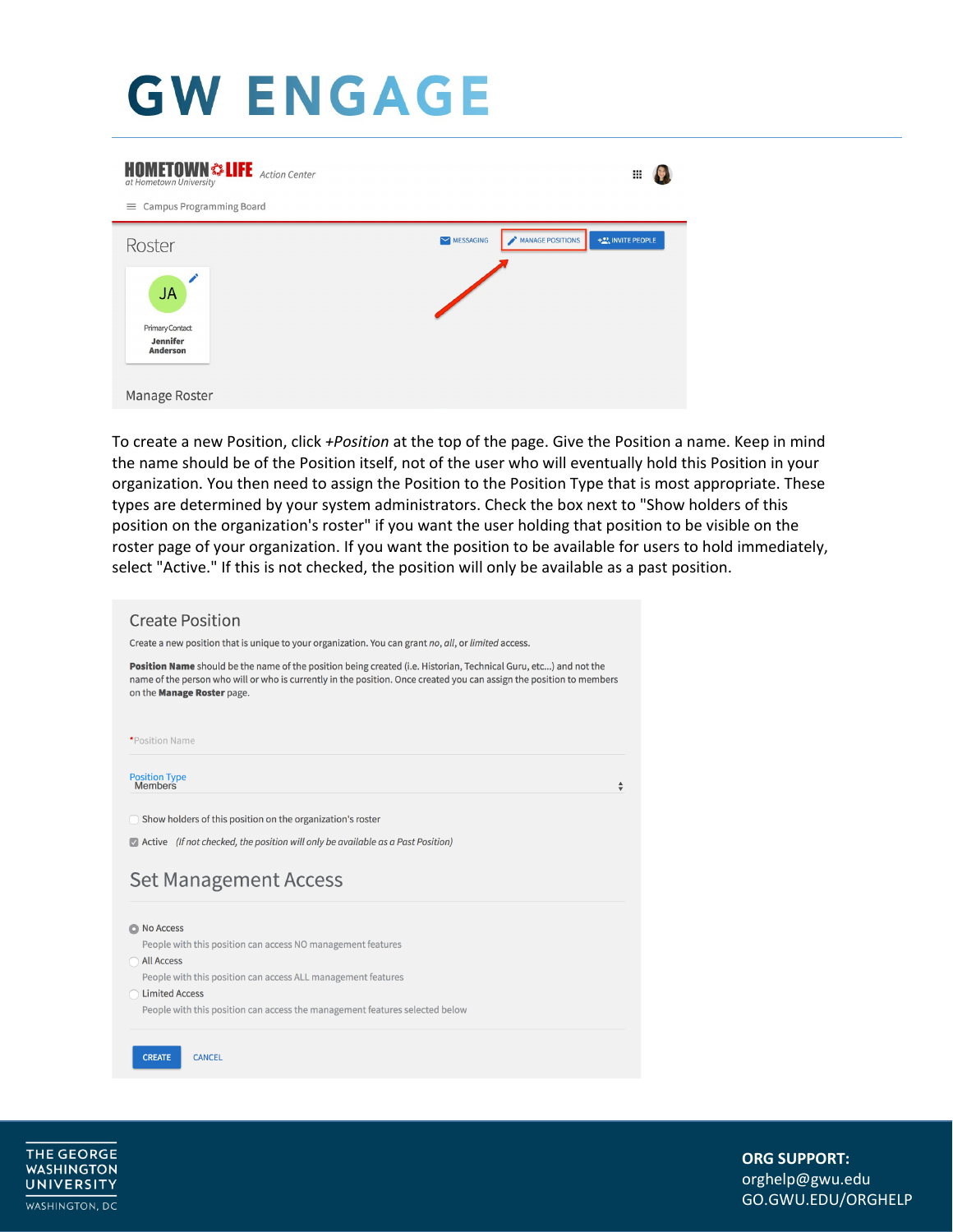Finally, you will need to set the management access for this Position. Users who fill Positions with "No access" will not be able to manage any tools within the organization. "All access" allows Position holders to manage every tool access allows you to select the level of access the Position should have for each tool within the organization site. See below for information about what each level of access will allow for each tool. within the organization's site - these are the users who will have the most power within your organization. Limited

| Tool                      | None                                                                                                                              | View                                                                                                                                                               | Full                                                                                                                                                             |
|---------------------------|-----------------------------------------------------------------------------------------------------------------------------------|--------------------------------------------------------------------------------------------------------------------------------------------------------------------|------------------------------------------------------------------------------------------------------------------------------------------------------------------|
| <b>Registration Forms</b> | Cannot view registration form<br>submissions.                                                                                     | Can view the organization's<br>registration submission, but<br>cannot edit it.                                                                                     | Can edit and resubmit the<br>organization's registration<br>form.                                                                                                |
| <b>Documents</b>          | Only able to see documents<br>that have been shared<br>publicly or with that user's<br>position.                                  | Able to view all documents,<br>but cannot edit, delete, or<br>create them.                                                                                         | Has full access to documents.<br>including the ability to create,<br>edit, and delete them.                                                                      |
| Messaging                 | Does not have access to the<br>messaging tool, but will<br>receive messages sent to<br>them.                                      | Can view messages sent from<br>the organization but cannot<br>create new message relays.                                                                           | Has full access to send<br>message relays to members of<br>the organization                                                                                      |
| Events                    | Only able to see events that<br>have been shared publicly,<br>within their organization, or<br>ones they have been invited<br>to. | Able to view all event details<br>and submissions, but cannot<br>edit, delete, or create them.                                                                     | Has full access to events,<br>including the ability to edit<br>and delete them, manage<br>invitations, manage event<br>attendance, and submit event<br>requests. |
| <b>Finance</b>            | Cannot access the finance tab.                                                                                                    | Can view transactions and<br>requests, but cannot edit or<br>create them.                                                                                          | Can submit purchase and<br>funding requests on behalf of<br>the organization.                                                                                    |
| Wall                      | Can view and contribute to<br>the wall.                                                                                           | Can view and contribute to<br>the wall.                                                                                                                            | Can view and contribute to<br>the wall.                                                                                                                          |
| Roster                    | Can view the public roster of<br>members but has no<br>management access for the<br>roster or Positions.                          | Can view all members of the<br>organization, organization<br>created positions, but cannot<br>make edits to the roster or<br>create new organization<br>positions. | Can manage the roster,<br>including the ability to create<br>and edit positions, invite<br>members, and approve<br>memberships.                                  |
| Profile                   | Can only see the basic profile<br>of the organization.                                                                            | Can view the full<br>organization's profile but<br>cannot update it.                                                                                               | Can edit the organization's<br>profile.                                                                                                                          |
| News                      | Only able to see news posts<br>that have been shared<br>publicly or with the<br>organization.                                     | Able to view all news posts,<br>but cannot edit, delete, or<br>create posts.                                                                                       | Has full access to news,<br>including the ability to create,<br>edit, and delete posts.                                                                          |
| Forms                     | Only able to see forms that<br>have been shared publicly or<br>with that user's position.                                         | Able to view all forms, but<br>cannot edit, delete, or create<br>them. User can also view form<br>submissions but cannot<br>approve or deny them.                  | Has full access to forms,<br>including the ability to create,<br>edit, and delete forms and<br>manage form submissions.                                          |
| Photos                    | Only able to see photo<br>galleries that have been<br>shared publicly or with that<br>user's position.                            | Able to view all photo<br>galleries, but cannot edit,<br>delete, or create them.                                                                                   | Able to manage all photo<br>galleries, including the ability<br>to edit, delete, and create<br>them.                                                             |